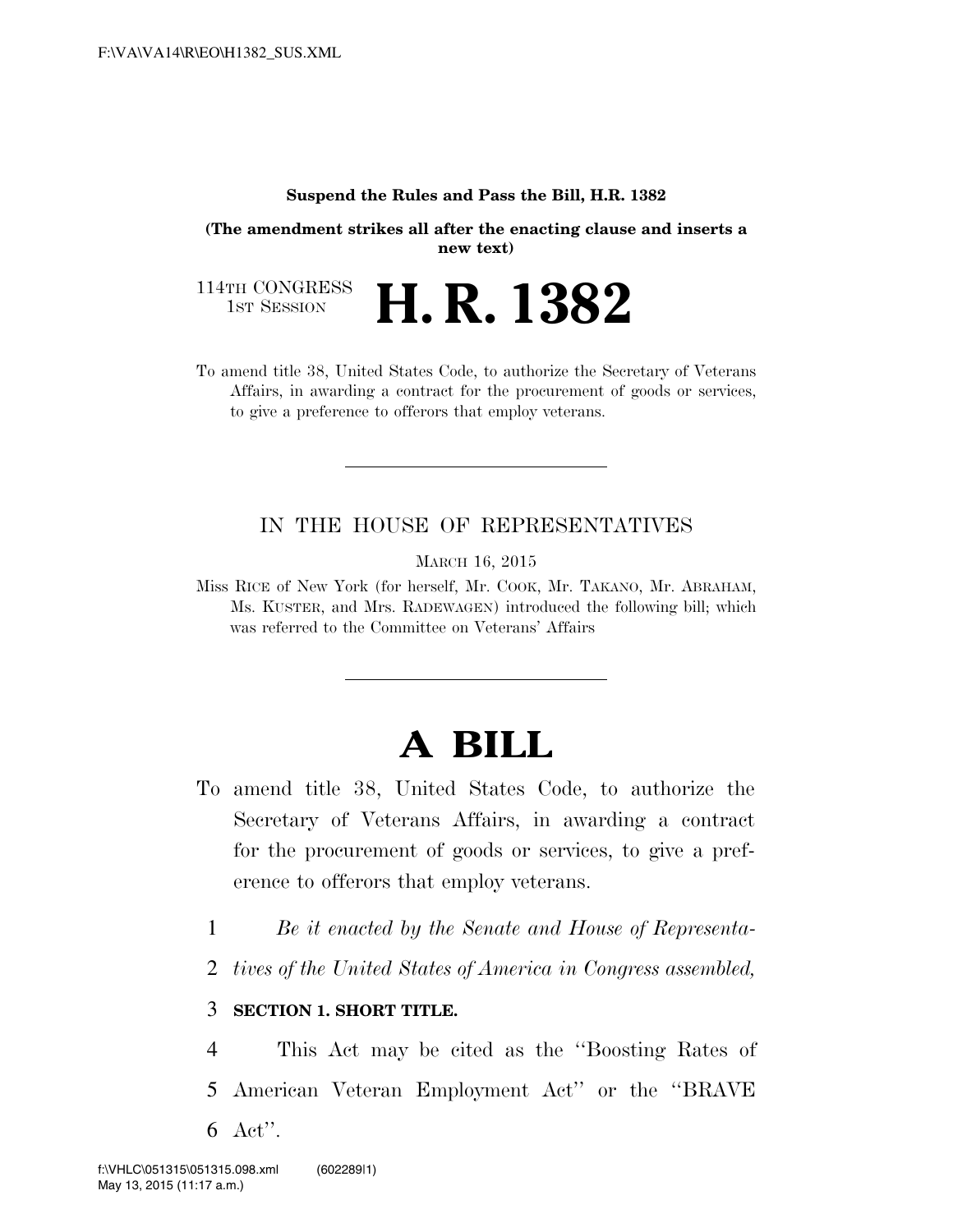$\mathfrak{D}$ 

## **SEC. 2. PREFERENCE FOR OFFERORS EMPLOYING VET-ERANS.**

 (a) IN GENERAL.—Subchapter II of chapter 81 of title 38, United States Code, is amended by adding after section 8128 the following new section:

#### **''§ 8129. Preference for offerors employing veterans**

 ''(a) PREFERENCE.—In awarding a contract (or task order) for the procurement of goods or services, the Sec- retary may give a preference to offerors that employ vet- erans on a full-time basis. The Secretary shall determine such preference based on the percentage of the full-time employees of the offeror who are veterans.

13 <sup>"</sup>(b) ENFORCEMENT PENALTIES FOR MISREPRESEN- TATION.—(1) Any offeror that is determined by the Sec- retary to have willfully and intentionally misrepresented the veteran status of the employees of the offeror for pur- poses of subsection (a) shall be debarred from contracting with the Department for a period of not less than five years.

 $\frac{1}{2}$  (2) In the case of a debarment under paragraph (1), the Secretary shall commence debarment action against the offeror by not later than 30 days after determining that the offeror willfully and intentionally misrepresented the veteran status of the employees of the offeror as de-scribed in paragraph (1) and shall complete debarment ac